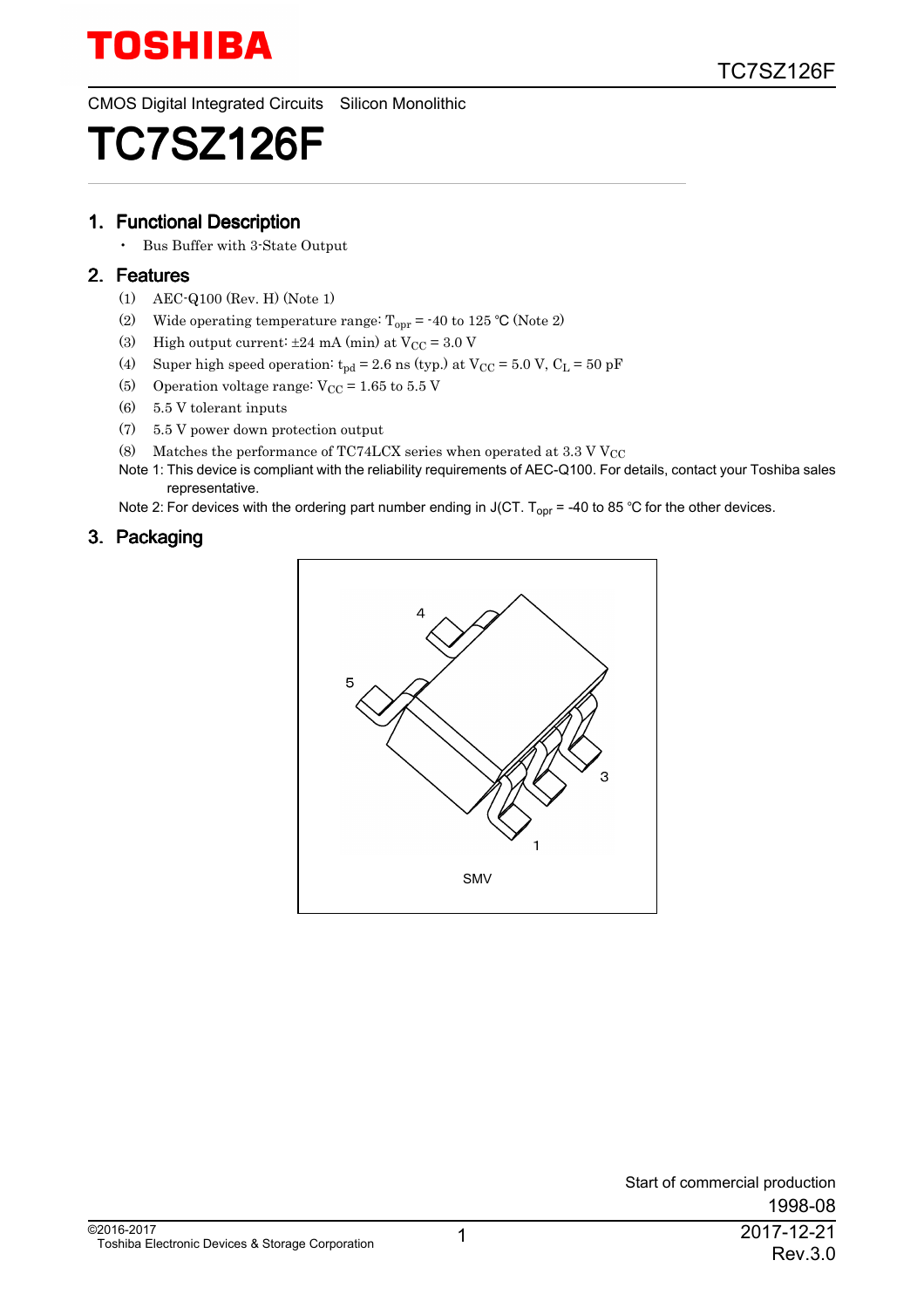#### 4. Marking and Pin Assignment







Marking **Pin Assignment (Top view)** 

## 5. IEC Logic Symbol



#### 6. Truth Table

| Input | Input<br>$\overline{G}$ | Output |
|-------|-------------------------|--------|
|       |                         |        |
|       |                         |        |
|       |                         |        |

X: Don't care

Z: High impedance

## 7. Absolute Maximum Ratings (Note) (Unless otherwise specified,  $T_a$  = 25 °C)

| Characteristics              | Symbol                 | <b>Note</b> | Rating                   | Unit |
|------------------------------|------------------------|-------------|--------------------------|------|
| Supply voltage               | $V_{\rm CC}$           |             | $-0.5$ to $6.0$          | v    |
| Input voltage                | $V_{IN}$               |             | $-0.5$ to $6.0$          | V    |
| DC output voltage            | <b>V<sub>OUT</sub></b> | (Note 1)    | $-0.5$ to $6.0$          | v    |
|                              |                        | (Note 2)    | $-0.5$ to $V_{CC}$ + 0.5 |      |
| Input diode current          | ΙK                     |             | $-20$                    | mA   |
| Output diode current         | $I_{OK}$               | (Note 3)    | $-20$                    | mA   |
| DC output current            | $I_{\text{OUT}}$       |             | ±50                      | mA   |
| $V_{\rm CC}$ /ground current | $_{\rm lcc}$           |             | ±50                      | mA   |
| Power dissipation            | $P_D$                  |             | 200                      | mW   |
| Storage temperature          | $T_{\text{stg}}$       |             | $-65$ to 150             | °C   |

Note: Exceeding any of the absolute maximum ratings, even briefly, lead to deterioration in IC performance or even destruction.

Using continuously under heavy loads (e.g. the application of high temperature/current/voltage and the significant change in temperature, etc.) may cause this product to decrease in the reliability significantly even if the operating conditions (i.e. operating temperature/current/voltage, etc.) are within the absolute maximum ratings and the operating ranges.

Please design the appropriate reliability upon reviewing the Toshiba Semiconductor Reliability Handbook ("Handling Precautions"/"Derating Concept and Methods") and individual reliability data (i.e. reliability test report and estimated failure rate, etc).

Note 1:  $V_{CC}$  = 0 V or high impedance condition

Note 2: High (H) or Low (L) state.  $I_{\text{OUT}}$  absolute maximum rating must be observed.

Note 3: V<sub>OUT</sub> < GND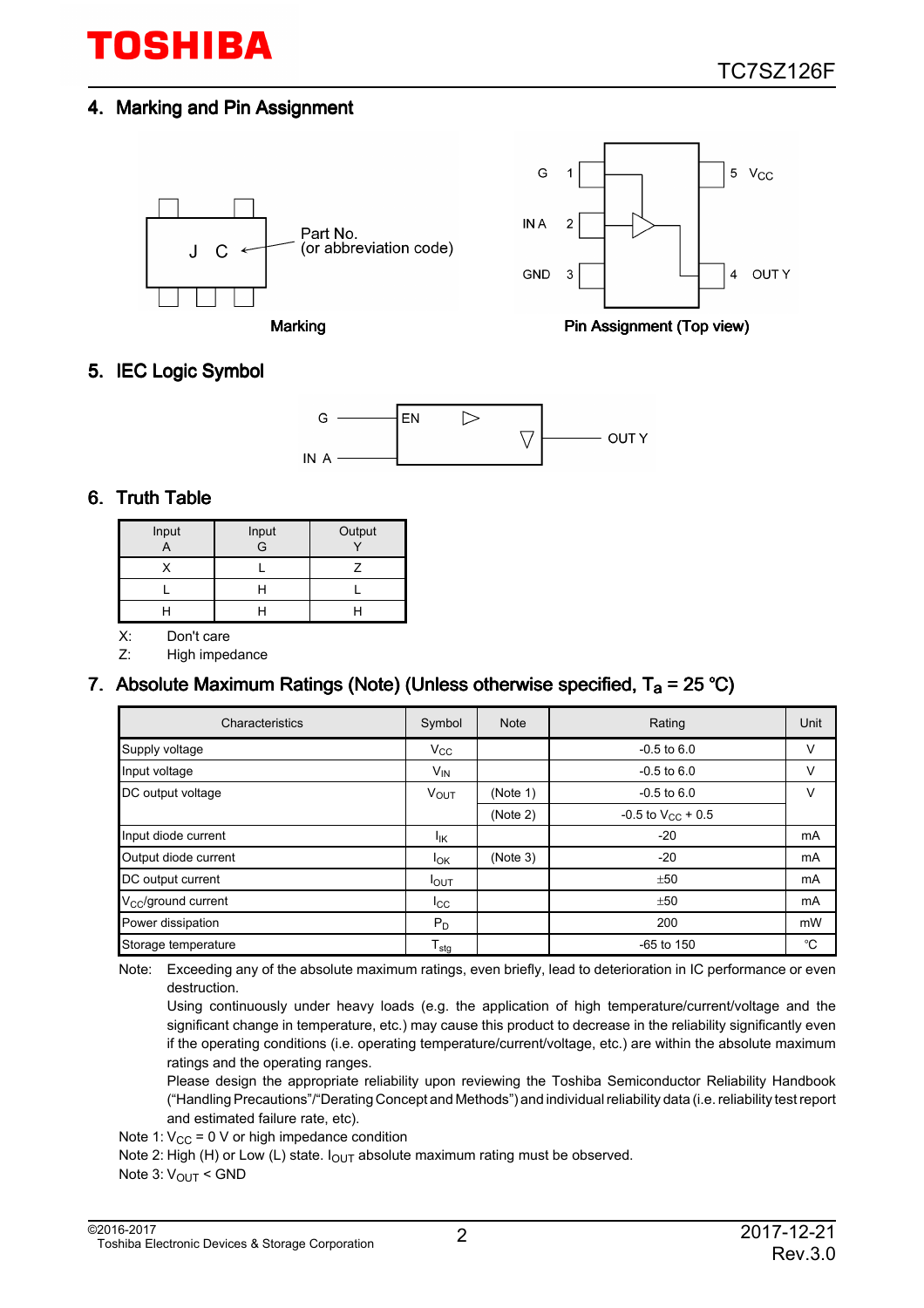### 8. Operating Ranges (Note)

| Characteristics          | Symbol                 | <b>Note</b> | <b>Test Condition</b>                        | Rating         | Unit   |
|--------------------------|------------------------|-------------|----------------------------------------------|----------------|--------|
| Supply voltage           | $V_{\rm CC}$           |             |                                              | 1.65 to 5.5    | v      |
|                          |                        | (Note 1)    |                                              | $1.5$ to $5.5$ |        |
| Input voltage            | $V_{IN}$               |             |                                              | 0 to 5.5       | $\vee$ |
| Output voltage           | <b>V<sub>OUT</sub></b> | (Note 2)    |                                              | 0 to 5.5       | $\vee$ |
|                          |                        | (Note 3)    |                                              | 0 to $V_{CC}$  |        |
| Operating temperature    | $T_{\text{opr}}$       | (Note 4)    |                                              | $-40$ to 125   | °C     |
|                          |                        | (Note 5)    |                                              | $-40$ to 85    |        |
| Input rise and fall time | dt/dv                  |             | $V_{CC}$ = 1.8 $\pm$ 0.15 V, 2.5 $\pm$ 0.2 V | 0 to 20        | ns/V   |
|                          |                        |             | $V_{CC}$ = 3.3 $\pm$ 0.3 V                   | 0 to 10        |        |
|                          |                        |             | $V_{CC}$ = 5.0 $\pm$ 0.5 V                   | $0$ to 5       |        |

Note: The operating ranges must be maintained to ensure the normal operation of the device. Unused inputs must be tied to either  $V_{CC}$  or GND.

Note 1: Data retention only

Note 2:  $V_{CC}$  = 0 V or high impedance condition

Note 3: High (H) or Low (L) state.

Note 4: For devices with the ordering part number ending in J(CT.

Note 5: For devices except those with the ordering part number ending in J(CT.

#### 9. Electrical Characteristics

## 9.1. DC Characteristics (Unless otherwise specified,  $T_a = 25 °C$ )

| Characteristics                             | Symbol           | <b>Test Condition</b>                                          |                        | $V_{CC}$ (V)      | Min                             | Typ.                     | Max                    | Unit    |
|---------------------------------------------|------------------|----------------------------------------------------------------|------------------------|-------------------|---------------------------------|--------------------------|------------------------|---------|
| High-level input voltage                    | V <sub>IH</sub>  |                                                                |                        | 1.65 to<br>1.95   | $V_{CC}$ $\times$ 0.88          |                          |                        | $\vee$  |
|                                             |                  |                                                                |                        | 2.3 to 5.5        | $V_{CC}$ $\times$ 0.75          |                          |                        |         |
| Low-level input voltage                     | $V_{IL}$         |                                                                |                        | $1.65$ to<br>1.95 |                                 | $\qquad \qquad -$        | $V_{CC}$ $\times$ 0.12 | $\vee$  |
|                                             |                  |                                                                |                        | 2.3 to 5.5        | $\overline{\phantom{0}}$        | $\overline{\phantom{0}}$ | $V_{CC}$ $\times$ 0.25 |         |
| High-level output voltage                   | $V_{OH}$         | $V_{IN} = V_{IH}$                                              | $I_{OH}$ = -100 µA     | 1.65              | 1.55                            | 1.65                     |                        | $\vee$  |
|                                             |                  |                                                                |                        | 2.3               | 2.2                             | 2.3                      |                        |         |
|                                             |                  |                                                                |                        | 3.0               | 2.9                             | 3.0                      | $\qquad \qquad$        |         |
|                                             |                  |                                                                |                        | 4.5               | 4.4                             | 4.5                      |                        |         |
|                                             |                  |                                                                | $I_{OH}$ = -8 mA       | 2.3               | 1.9                             | 2.15                     |                        |         |
|                                             |                  |                                                                | $I_{OH}$ = -16 mA      | 3.0               | 2.4                             | 2.8                      |                        |         |
|                                             |                  |                                                                | $I_{OH}$ = -24 mA      | 3.0               | 2.3                             | 2.68                     |                        |         |
|                                             |                  |                                                                | $I_{OH} = -32$ mA      | 4.5               | 3.8                             | 4.2                      | $\qquad \qquad$        |         |
| Low-level output voltage                    | $V_{OL}$         | $V_{IN}$ = $V_{IH}$ or $V_{IL}$                                | $I_{OL}$ = 100 $\mu$ A | 1.65              | $\overbrace{\qquad \qquad }^{}$ | 0.0                      | 0.1                    | $\vee$  |
|                                             |                  |                                                                |                        | 2.3               | $\overline{\phantom{0}}$        | 0.0                      | 0.1                    |         |
|                                             |                  |                                                                |                        | 3.0               | $\overline{\phantom{0}}$        | 0.0                      | 0.1                    |         |
|                                             |                  |                                                                |                        | 4.5               |                                 | 0.0                      | 0.1                    |         |
|                                             |                  |                                                                | $I_{OL}$ = 8 mA        | 2.3               |                                 | 0.1                      | 0.3                    |         |
|                                             |                  |                                                                | $I_{OL}$ = 16 mA       | 3.0               | $\overline{\phantom{0}}$        | 0.15                     | 0.4                    |         |
|                                             |                  |                                                                | $I_{OL}$ = 24 mA       | 3.0               | $\overline{\phantom{0}}$        | 0.22                     | 0.55                   |         |
|                                             |                  |                                                                | $I_{OL}$ = 32 mA       | 4.5               | $\overbrace{\qquad \qquad }^{}$ | 0.22                     | 0.55                   |         |
| Input leakage current                       | I <sub>IN</sub>  | $V_{\text{IN}}$ = 5.5 V or GND                                 |                        | 0 to 5.5          | $\qquad \qquad \longleftarrow$  |                          | ±1                     | μA      |
| 3-state output OFF-state<br>leakage current | $I_{OZ}$         | $V_{IN} = V_{IH}$ or $V_{IL}$<br>$V_{\text{OUT}} = 0$ to 5.5 V |                        | 1.65 to 5.5       |                                 |                          | ±1                     | $\mu$ A |
| Power-OFF leakage<br>current                | $I_{\text{OFF}}$ | $V_{IN}$ or $V_{OUT}$ = 5.5 V                                  |                        | $\mathbf 0$       | $\qquad \qquad -$               | —                        | $\mathbf{1}$           | μA      |
| Quiescent supply current                    | $I_{\rm CC}$     | $V_{IN}$ = $V_{CC}$ or GND                                     |                        | 5.5               |                                 |                          | $\overline{2}$         | μA      |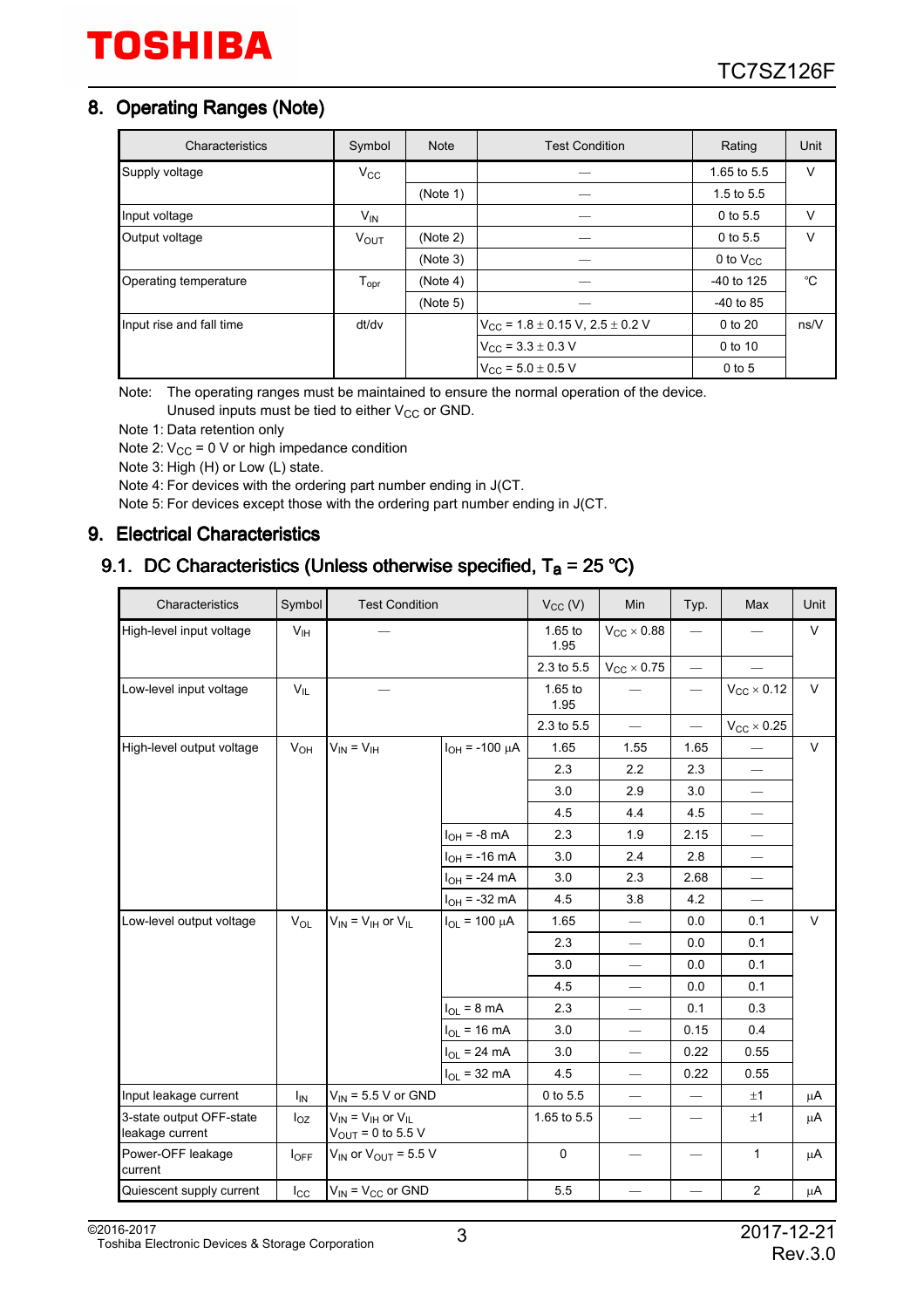## 9.2. DC Characteristics (Unless otherwise specified,  $T_a$  = -40 to 85 °C)

| Characteristics                             | Symbol          | <b>Test Condition</b>                                     |                           | $V_{CC}$ (V)      | Min                           | Max                            | Unit   |
|---------------------------------------------|-----------------|-----------------------------------------------------------|---------------------------|-------------------|-------------------------------|--------------------------------|--------|
| High-level input voltage                    | $V_{\text{IH}}$ |                                                           |                           | $1.65$ to<br>1.95 | $V_{CC}$ $\times$ 0.88        |                                | V      |
|                                             |                 |                                                           |                           | 2.3 to 5.5        | $V_{CC}$ $\times$ 0.75        |                                |        |
| Low-level input voltage                     | $V_{IL}$        |                                                           |                           | $1.65$ to<br>1.95 |                               | $V_{CC}$ $\times$ 0.12         | $\vee$ |
|                                             |                 |                                                           |                           | 2.3 to 5.5        | $\overline{\phantom{0}}$      | $V_{CC}$ $\times$ 0.25         |        |
| High-level output voltage                   | $V_{OH}$        | $V_{IN} = V_{IH}$                                         | $I_{OH}$ = -100 µA        | 1.65              | 1.55                          |                                | $\vee$ |
|                                             |                 |                                                           |                           | 2.3               | 2.2                           |                                |        |
|                                             |                 |                                                           |                           | 3.0               | 2.9                           | $\overbrace{\phantom{12333}}$  |        |
|                                             |                 |                                                           |                           | 4.5               | 4.4                           | $\qquad \qquad \longleftarrow$ |        |
|                                             |                 |                                                           | $I_{OH}$ = -8 mA          | 2.3               | 1.9                           | $\overline{\phantom{0}}$       |        |
|                                             |                 |                                                           | $I_{OH}$ = -16 mA         | 3.0               | 2.4                           | $\overbrace{\phantom{12333}}$  |        |
|                                             |                 |                                                           | $I_{OH}$ = -24 mA         | 3.0               | 2.3                           | $\overbrace{\phantom{12333}}$  |        |
|                                             |                 |                                                           | $I_{OH} = -32 \text{ mA}$ | 4.5               | 3.8                           |                                |        |
| Low-level output voltage                    | $V_{OL}$        | $V_{IN}$ = $V_{IH}$ or $V_{IL}$                           | $I_{OL}$ = 100 $\mu$ A    | 1.65              | $\overline{\phantom{0}}$      | 0.1                            | $\vee$ |
|                                             |                 |                                                           |                           | 2.3               | $\overbrace{\phantom{12333}}$ | 0.1                            |        |
|                                             |                 |                                                           |                           | 3.0               |                               | 0.1                            |        |
|                                             |                 |                                                           |                           | 4.5               | $\overline{\phantom{0}}$      | 0.1                            |        |
|                                             |                 |                                                           | $I_{OL}$ = 8 mA           | 2.3               |                               | 0.3                            |        |
|                                             |                 |                                                           | $I_{OL}$ = 16 mA          | 3.0               |                               | 0.4                            |        |
|                                             |                 |                                                           | $I_{OL}$ = 24 mA          | 3.0               | $\overline{\phantom{0}}$      | 0.55                           |        |
|                                             |                 |                                                           | $I_{OL}$ = 32 mA          | 4.5               | $\overline{\phantom{0}}$      | 0.55                           |        |
| Input leakage current                       | ΙM              | $V_{IN}$ = 5.5 V or GND                                   |                           | $0$ to $5.5$      | $\overline{\phantom{m}}$      | ±10                            | μA     |
| 3-state output OFF-state<br>leakage current | $I_{OZ}$        | $V_{IN}$ = $V_{IH}$ or $V_{II}$<br>$V_{OUT} = 0$ to 5.5 V |                           | 1.65 to 5.5       | $\qquad \qquad -$             | ±10                            | μA     |
| Power-OFF leakage current                   | $I_{OFF}$       | $V_{IN}$ or $V_{OUT}$ = 5.5 V                             |                           | $\mathbf 0$       | -                             | 10                             | μA     |
| Quiescent supply current                    | $I_{\rm CC}$    | $V_{IN} = V_{CC}$ or GND                                  |                           | 5.5               |                               | 20                             | μA     |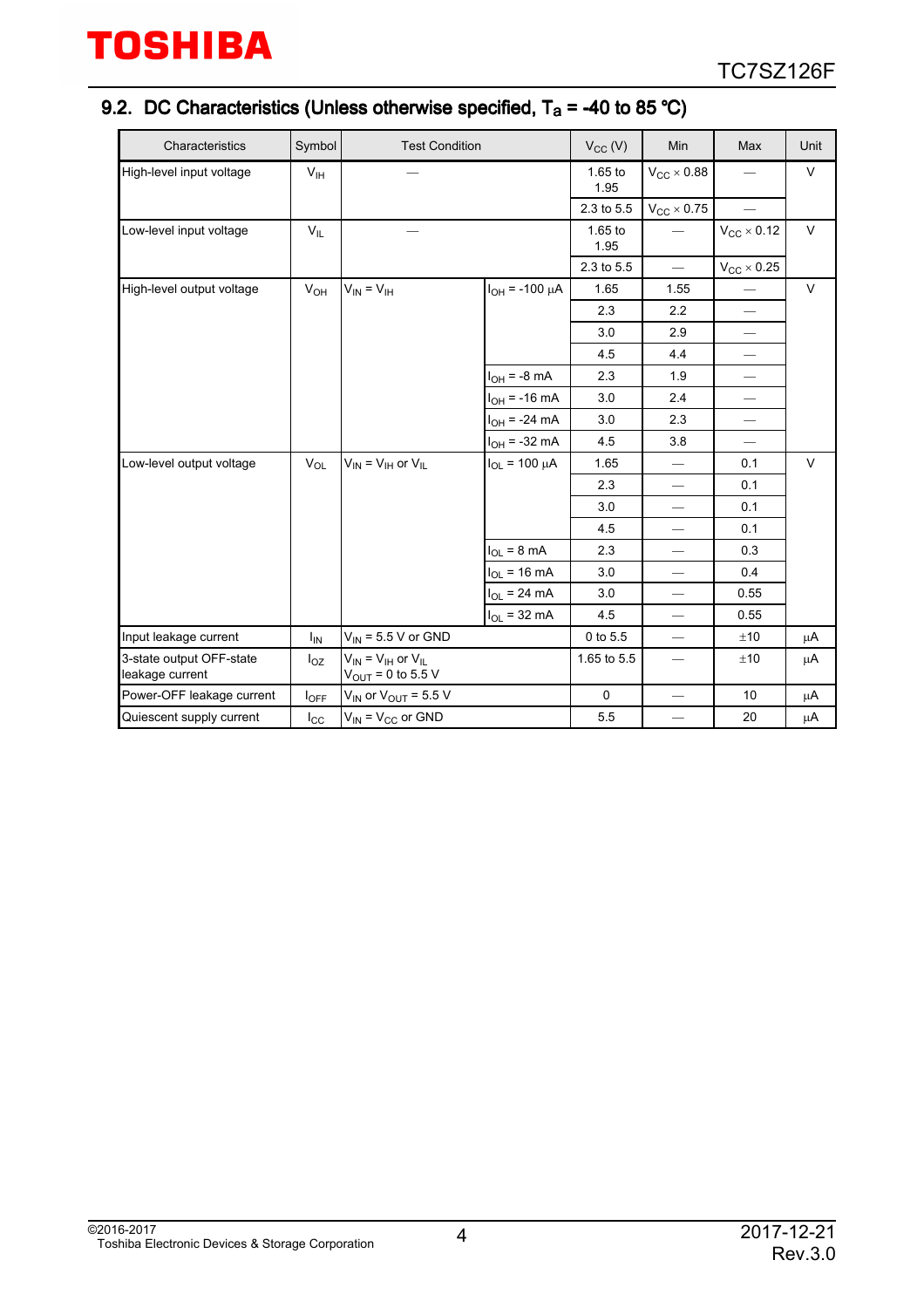## 9.3. DC Characteristics (Note) (Unless otherwise specified,  $T_a$  = -40 to 125 °C)

| Characteristics                             | Symbol           | <b>Test Condition</b>                                     |                           | $V_{CC} (V)$      | Min                             | Max                             | Unit   |
|---------------------------------------------|------------------|-----------------------------------------------------------|---------------------------|-------------------|---------------------------------|---------------------------------|--------|
| High-level input voltage                    | V <sub>IH</sub>  |                                                           |                           | $1.65$ to<br>1.95 | $V_{CC}$ $\times$ 0.88          |                                 | V      |
|                                             |                  |                                                           |                           | 2.3 to 5.5        | $V_{CC}$ $\times$ 0.75          |                                 |        |
| Low-level input voltage                     | $V_{IL}$         |                                                           |                           | $1.65$ to<br>1.95 |                                 | $V_{CC}$ $\times$ 0.12          | $\vee$ |
|                                             |                  |                                                           |                           | 2.3 to 5.5        |                                 | $V_{\text{CC}}\times 0.25$      |        |
| High-level output voltage                   | $V_{OH}$         | $V_{IN} = V_{IH}$                                         | $I_{OH}$ = -100 µA        | 1.65              | 1.55                            |                                 | $\vee$ |
|                                             |                  |                                                           |                           | 2.3               | 2.2                             |                                 |        |
|                                             |                  |                                                           |                           | 3.0               | 2.9                             | $\overbrace{\qquad \qquad }^{}$ |        |
|                                             |                  |                                                           |                           | 4.5               | 4.4                             | $\qquad \qquad \longleftarrow$  |        |
|                                             |                  |                                                           | $I_{OH}$ = -8 mA          | 2.3               | 1.7                             |                                 |        |
|                                             |                  |                                                           | $I_{OH}$ = -16 mA         | 3.0               | 2.2                             | $\qquad \qquad \longleftarrow$  |        |
|                                             |                  |                                                           | $I_{OH}$ = -24 mA         | 3.0               | 2.0                             | $\qquad \qquad \longleftarrow$  |        |
|                                             |                  |                                                           | $I_{OH} = -32 \text{ mA}$ | 4.5               | 3.4                             |                                 |        |
| Low-level output voltage                    | $V_{OL}$         | $V_{IN} = V_{IH}$ or $V_{IL}$                             | $I_{OL}$ = 100 $\mu$ A    | 1.65              |                                 | 0.1                             | $\vee$ |
|                                             |                  |                                                           |                           | 2.3               | $\overbrace{\qquad \qquad }^{}$ | 0.1                             |        |
|                                             |                  |                                                           |                           | 3.0               |                                 | 0.1                             |        |
|                                             |                  |                                                           |                           | 4.5               | $\overline{\phantom{0}}$        | 0.1                             |        |
|                                             |                  |                                                           | $I_{OL}$ = 8 mA           | 2.3               | $\overbrace{\phantom{12333}}$   | 0.45                            |        |
|                                             |                  |                                                           | $I_{OL}$ = 16 mA          | 3.0               | $\qquad \qquad \longleftarrow$  | 0.6                             |        |
|                                             |                  |                                                           | $I_{OL}$ = 24 mA          | 3.0               | $\qquad \qquad$                 | 0.8                             |        |
|                                             |                  |                                                           | $I_{OL}$ = 32 mA          | 4.5               |                                 | 0.8                             |        |
| Input leakage current                       | Ι <sub>IN</sub>  | $V_{IN}$ = 5.5 V or GND                                   |                           | 0 to 5.5          |                                 | ±20                             | μA     |
| 3-state output OFF-state<br>leakage current | $I_{OZ}$         | $V_{IN}$ = $V_{IH}$ or $V_{IL}$<br>$V_{OUT} = 0$ to 5.5 V |                           | 1.65 to 5.5       | $\overline{\phantom{0}}$        | ±20                             | μA     |
| Power-OFF leakage current                   | $I_{\text{OFF}}$ | $V_{IN}$ or $V_{OUT}$ = 5.5 V                             |                           | 0                 |                                 | 100                             | μA     |
| Quiescent supply current                    | $I_{\rm CC}$     | $V_{IN} = V_{CC}$ or GND                                  |                           | 5.5               |                                 | 200                             | μA     |

Note: For devices with the ordering part number ending in J(CT.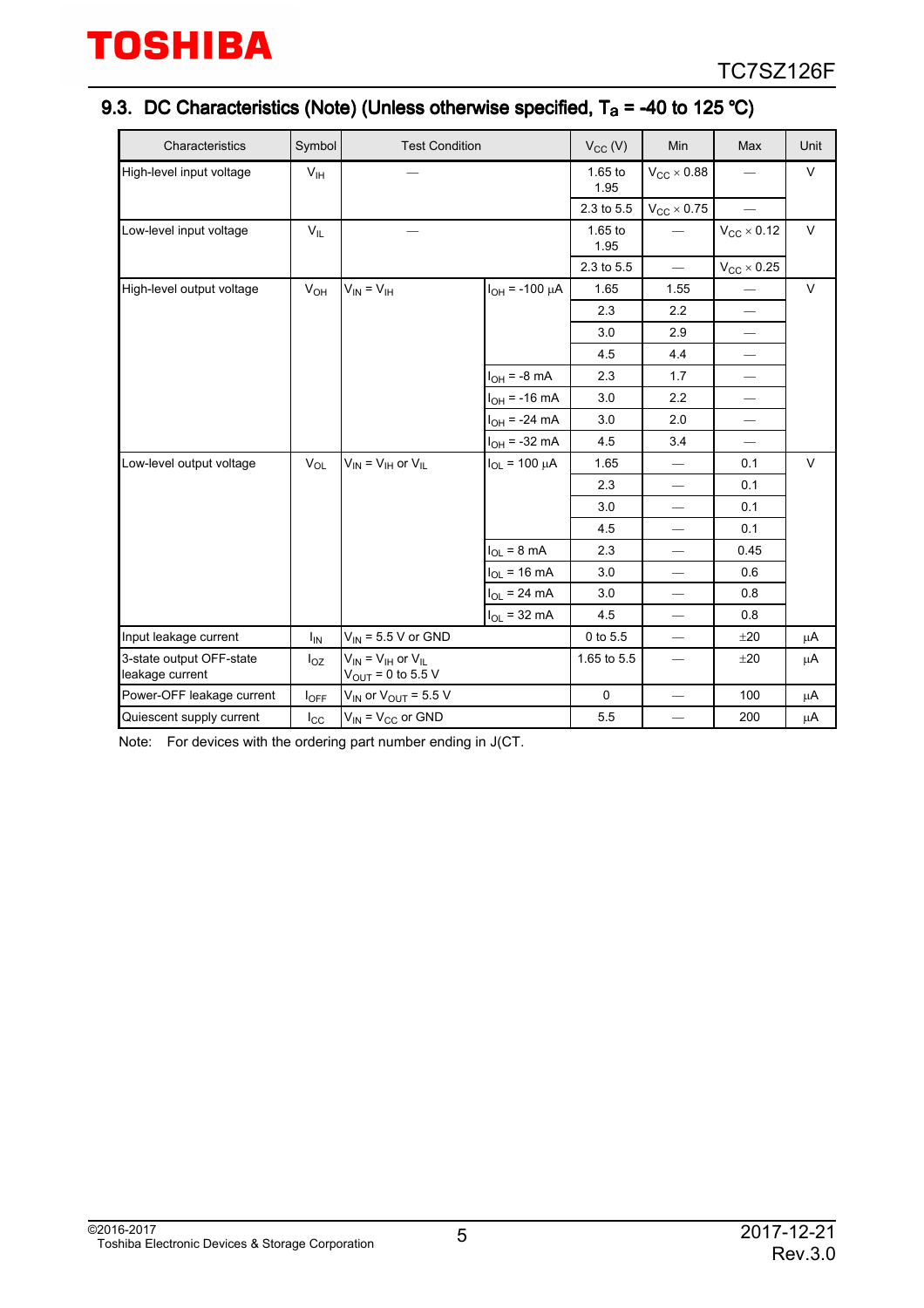## 9.4. AC Characteristics (Unless otherwise specified,  $T_a$  = 25 °C, Input:  $t_r$  =  $t_f$  = 3 ns)

| Characteristics        | Symbol                              | <b>Note</b> | <b>Test Condition</b>                   | $V_{CC}$ (V)   | $C_L$ (pF)               | Min                                     | Typ.        | Max  | Unit |     |     |  |
|------------------------|-------------------------------------|-------------|-----------------------------------------|----------------|--------------------------|-----------------------------------------|-------------|------|------|-----|-----|--|
| Propagation delay time | $t_{\text{PLH}}$ , $t_{\text{PHL}}$ |             | $R_1 = 1 M\Omega$                       | $1.8 \pm 0.15$ | 15                       | 2.0                                     | 5.3         | 11.0 | ns   |     |     |  |
|                        |                                     |             | See 9.7 AC Test                         | $2.5 \pm 0.2$  |                          | 0.8                                     | 3.4         | 7.5  |      |     |     |  |
|                        |                                     |             | Circuit, Table 9.7.1                    | $3.3 \pm 0.3$  |                          | 0.5                                     | 2.5         | 5.2  |      |     |     |  |
|                        |                                     |             |                                         | $5.0 \pm 0.5$  |                          | 0.5                                     | 2.1         | 4.5  |      |     |     |  |
|                        |                                     |             | $R_1 = 500 \Omega$                      | $3.3 \pm 0.3$  | 50                       | 1.5                                     | 3.2         | 5.7  | ns   |     |     |  |
|                        |                                     |             | See 9.7 AC Test<br>Circuit, Table 9.7.1 | $5.0 \pm 0.5$  |                          | 0.8                                     | 2.6         | 5.0  |      |     |     |  |
| Output enable time     | t <sub>PZL</sub> , t <sub>PZH</sub> |             | $R_L$ = 500 $\Omega$                    | $1.8 \pm 0.15$ | 50                       | 2.0                                     | 6.1         | 11.5 | ns   |     |     |  |
|                        |                                     |             |                                         |                |                          | See 9.7 AC Test<br>Circuit, Table 9.7.1 | $2.5\pm0.2$ |      | 1.5  | 3.8 | 8.0 |  |
|                        |                                     |             |                                         | $3.3\pm0.3$    |                          | 1.5                                     | 3.2         | 5.7  |      |     |     |  |
|                        |                                     |             |                                         | $5.0 \pm 0.5$  |                          | 0.8                                     | 2.3         | 5.0  |      |     |     |  |
| Output disable time    | $t_{\text{PLZ}}, t_{\text{PHZ}}$    |             | $R_1 = 500 \Omega$                      | $1.8 \pm 0.15$ | 50                       | 2.0                                     | 5.0         | 11.0 | ns   |     |     |  |
|                        |                                     |             | See 9.7 AC Test<br>Circuit, Table 9.7.1 | $2.5 \pm 0.2$  |                          | 1.0                                     | 4.0         | 8.0  |      |     |     |  |
|                        |                                     |             |                                         | $3.3 \pm 0.3$  |                          | 1.0                                     | 3.5         | 5.7  |      |     |     |  |
|                        |                                     |             |                                         | $5.0\pm0.5$    |                          | 0.5                                     | 2.5         | 4.7  |      |     |     |  |
| Input capacitance      | $C_{IN}$                            |             |                                         | 0 to 5.5       | $\overline{\phantom{0}}$ |                                         | 4           |      | pF   |     |     |  |
| Power dissipation      | $C_{PD}$                            | (Note 1)    |                                         | 3.3            |                          |                                         | 17          |      | pF   |     |     |  |
| capacitance            |                                     |             |                                         | 5.5            |                          |                                         | 24          |      |      |     |     |  |

Note 1:  $\rm C_{PD}$  is defined as the value of the internal equivalent capacitance which is calculated from the operating current consumption without load. Average operating current can be obtained by the equation.  $I_{CC(ODr)} = C_{PD} \cdot V_{CC} \cdot f_{IN} + I_{CC}$ 

#### 9.5. AC Characteristics (Unless otherwise specified,  $T_a$  = -40 to 85 °C, Input:  $t_r$  =  $t_f$  = 3 ns)

| Characteristics        | Symbol                              | <b>Test Condition</b>                           | $V_{CC} (V)$   | $C_{L}$ (pF) | Min | Max  | Unit |
|------------------------|-------------------------------------|-------------------------------------------------|----------------|--------------|-----|------|------|
| Propagation delay time | t <sub>PLH</sub> , t <sub>PHL</sub> | $ R_1 = 1 M\Omega$                              | $1.8 \pm 0.15$ | 15           | 2.0 | 11.5 | ns   |
|                        |                                     | See 9.7 AC Test Circuit.<br>Table 9.7.1         | $2.5 \pm 0.2$  |              | 0.8 | 8.0  |      |
|                        |                                     |                                                 | $3.3 \pm 0.3$  |              | 0.5 | 5.5  |      |
|                        |                                     |                                                 | $5.0 \pm 0.5$  |              | 0.5 | 4.8  |      |
|                        | $R_1 = 500 \Omega$                  | $3.3 \pm 0.3$                                   | 50             | 1.5          | 6.0 | ns   |      |
|                        |                                     | See 9.7 AC Test Circuit.<br>Table 9.7.1         | $5.0 \pm 0.5$  |              | 0.8 | 5.3  |      |
| Output enable time     | t <sub>PZL</sub> , t <sub>PZH</sub> | $ R_1 = 500 \Omega$<br>See 9.7 AC Test Circuit. | $1.8 \pm 0.15$ | 50           | 2.0 | 12.0 | ns   |
|                        |                                     |                                                 | $2.5 \pm 0.2$  |              | 1.5 | 8.5  |      |
|                        |                                     | Table 9.7.1                                     | $3.3 \pm 0.3$  |              | 1.5 | 6.0  |      |
|                        |                                     |                                                 | $5.0 \pm 0.5$  |              | 0.8 | 5.3  |      |
| Output disable time    | $t_{\text{PLZ}}, t_{\text{PHZ}}$    | $ R_1 = 500 \Omega$                             | $1.8 \pm 0.15$ | 50           | 2.0 | 12.0 | ns   |
|                        |                                     | See 9.7 AC Test Circuit.<br>Table 9.7.1         | $2.5 \pm 0.2$  |              | 1.5 | 8.5  |      |
|                        |                                     |                                                 | $3.3 \pm 0.3$  |              | 1.0 | 6.0  |      |
|                        |                                     |                                                 | $5.0 \pm 0.5$  |              | 0.5 | 5.0  |      |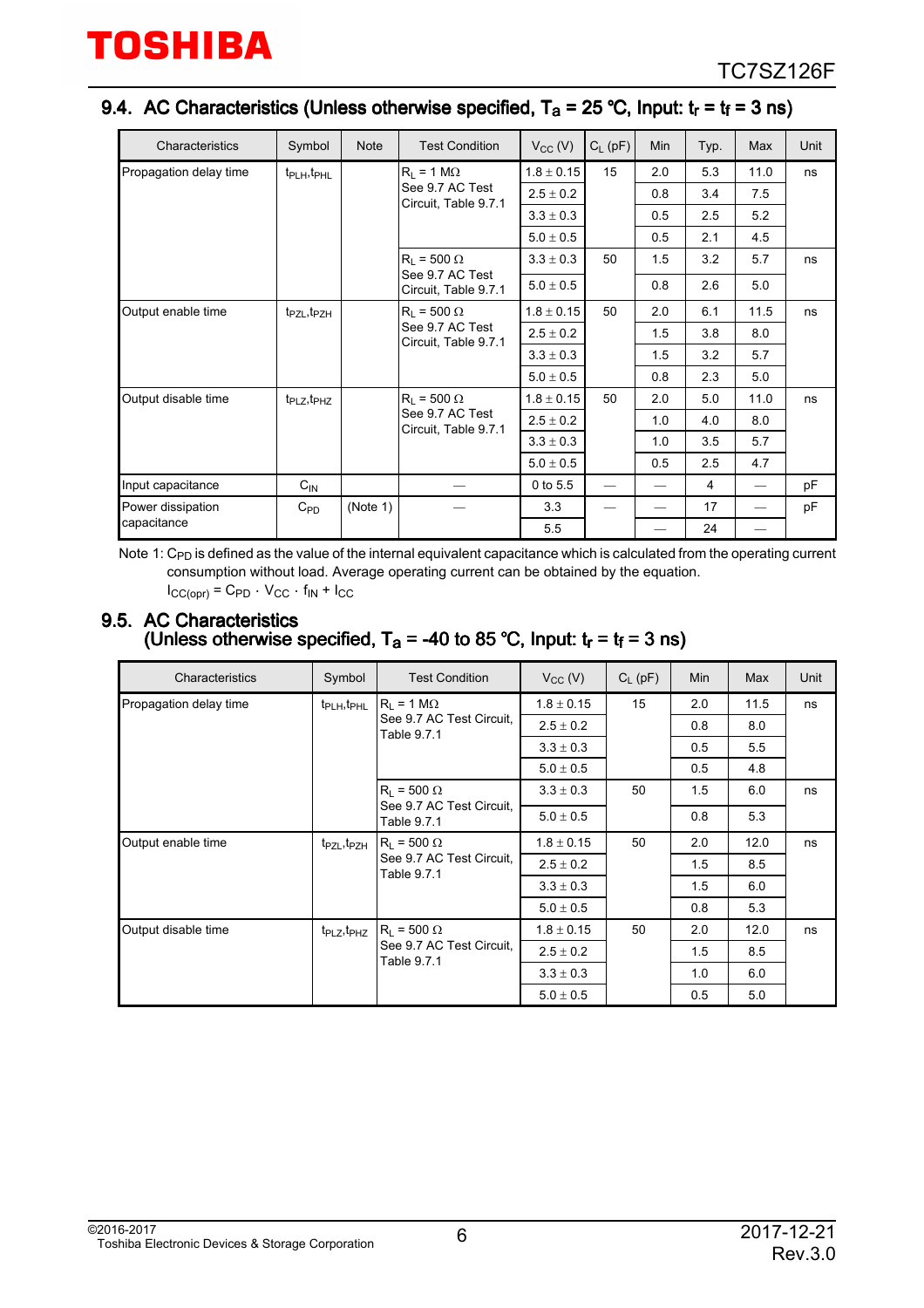#### 9.6. AC Characteristics (Note) (Unless otherwise specified, T<sub>a</sub> = -40 to 125 °C, Input:  $t_r$  =  $t_f$  = 3 ns)

| Characteristics        | Symbol                              | <b>Test Condition</b>                                         | $V_{CC} (V)$   | $C_L$ (pF) | Min | Max  | Unit |
|------------------------|-------------------------------------|---------------------------------------------------------------|----------------|------------|-----|------|------|
| Propagation delay time | t <sub>PLH</sub> , t <sub>PHL</sub> | $R_1 = 1 M\Omega$                                             | $1.8 \pm 0.15$ | 15         | 2.0 | 13.0 | ns   |
|                        |                                     | See 9.7 AC Test Circuit.<br>Table 9.7.1                       | $2.5 \pm 0.2$  |            | 0.8 | 9.0  |      |
|                        |                                     |                                                               | $3.3 \pm 0.3$  |            | 0.5 | 6.5  |      |
|                        |                                     |                                                               | $5.0 \pm 0.5$  |            | 0.5 | 5.5  |      |
|                        |                                     | $R_1 = 500 \Omega$                                            | $3.3 \pm 0.3$  | 50         | 1.5 | 7.0  | ns   |
|                        |                                     | See 9.7 AC Test Circuit.<br>Table 9.7.1                       | $5.0 \pm 0.5$  |            | 0.8 | 6.0  |      |
| Output enable time     | t <sub>PZL</sub> , t <sub>PZH</sub> | $R_1 = 500 \Omega$<br>See 9.7 AC Test Circuit.<br>Table 9.7.1 | $1.8 \pm 0.15$ | 50         | 2.0 | 13.5 | ns   |
|                        |                                     |                                                               | $2.5 \pm 0.2$  |            | 1.5 | 9.5  |      |
|                        |                                     |                                                               | $3.3 \pm 0.3$  |            | 1.5 | 7.0  |      |
|                        |                                     |                                                               | $5.0 \pm 0.5$  |            | 0.8 | 6.0  |      |
| Output disable time    | $t_{\sf PLZ}, t_{\sf PHZ}$          | $R_1 = 500 \Omega$                                            | $1.8 \pm 0.15$ | 50         | 2.0 | 13.5 | ns   |
|                        | Table 9.7.1                         | See 9.7 AC Test Circuit.                                      | $2.5 \pm 0.2$  |            | 1.5 | 9.5  |      |
|                        |                                     |                                                               | $3.3 \pm 0.3$  |            | 1.0 | 7.0  |      |
|                        |                                     |                                                               | $5.0 \pm 0.5$  |            | 0.5 | 5.5  |      |

Note: For devices with the ordering part number ending in J(CT.

## 9.7. AC Test Circuit



Table 9.7.1 Parameter for AC Test Circuit

| Characteristics                     | Switch              |
|-------------------------------------|---------------------|
| $t_{\text{PLH}}$ , $t_{\text{PHL}}$ | Open                |
| $t_{PLZ}$ , $t_{PZL}$               | $V_{CC}$ $\times$ 2 |
| t <sub>PHZ</sub> , t <sub>PZH</sub> | <b>GND</b>          |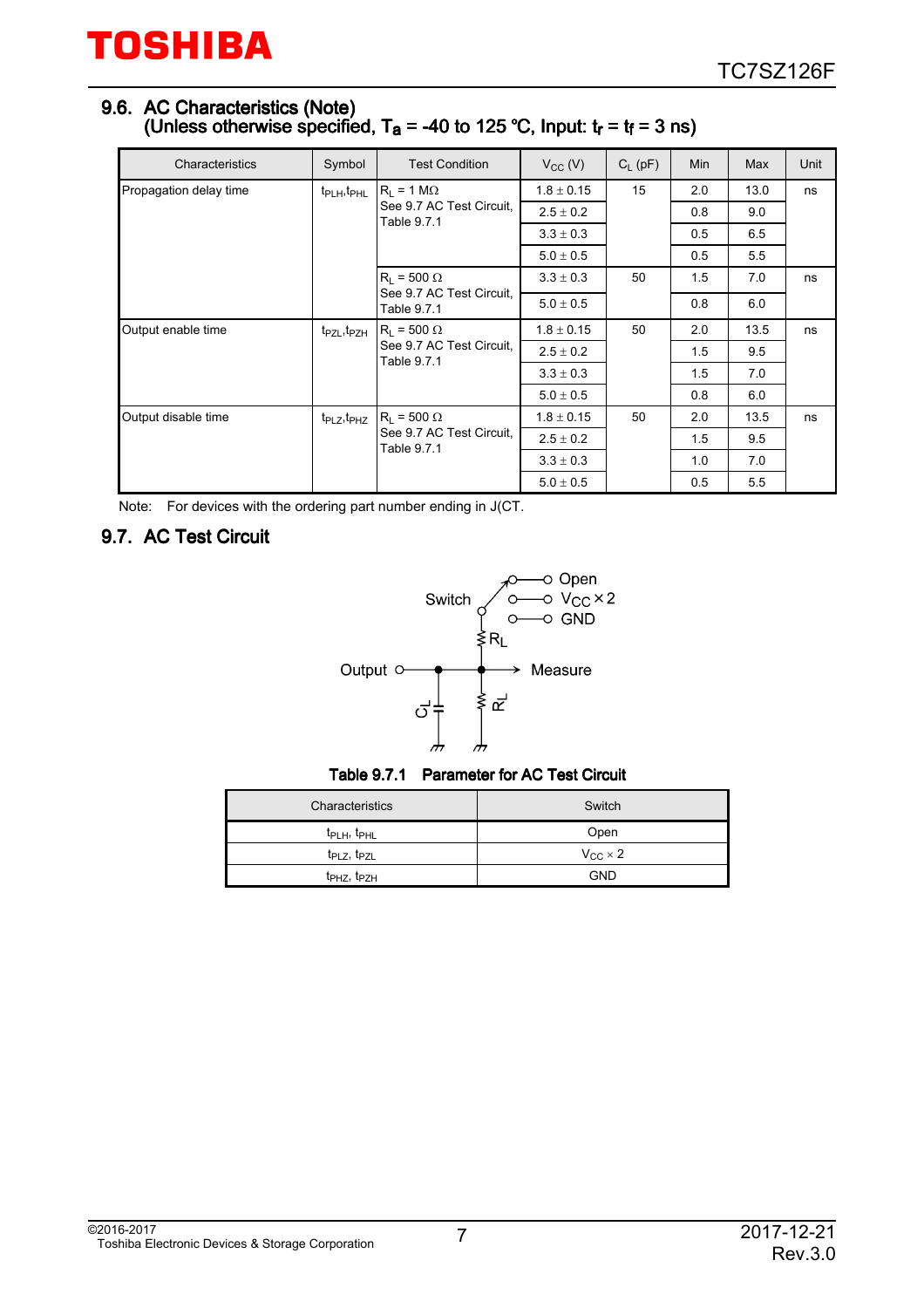

#### Package Dimensions

Unit: mm



#### Weight: 14 mg (typ.)

|               | Package Name(s) |
|---------------|-----------------|
| JEDEC: SOT-25 |                 |
| Nickname: SMV |                 |